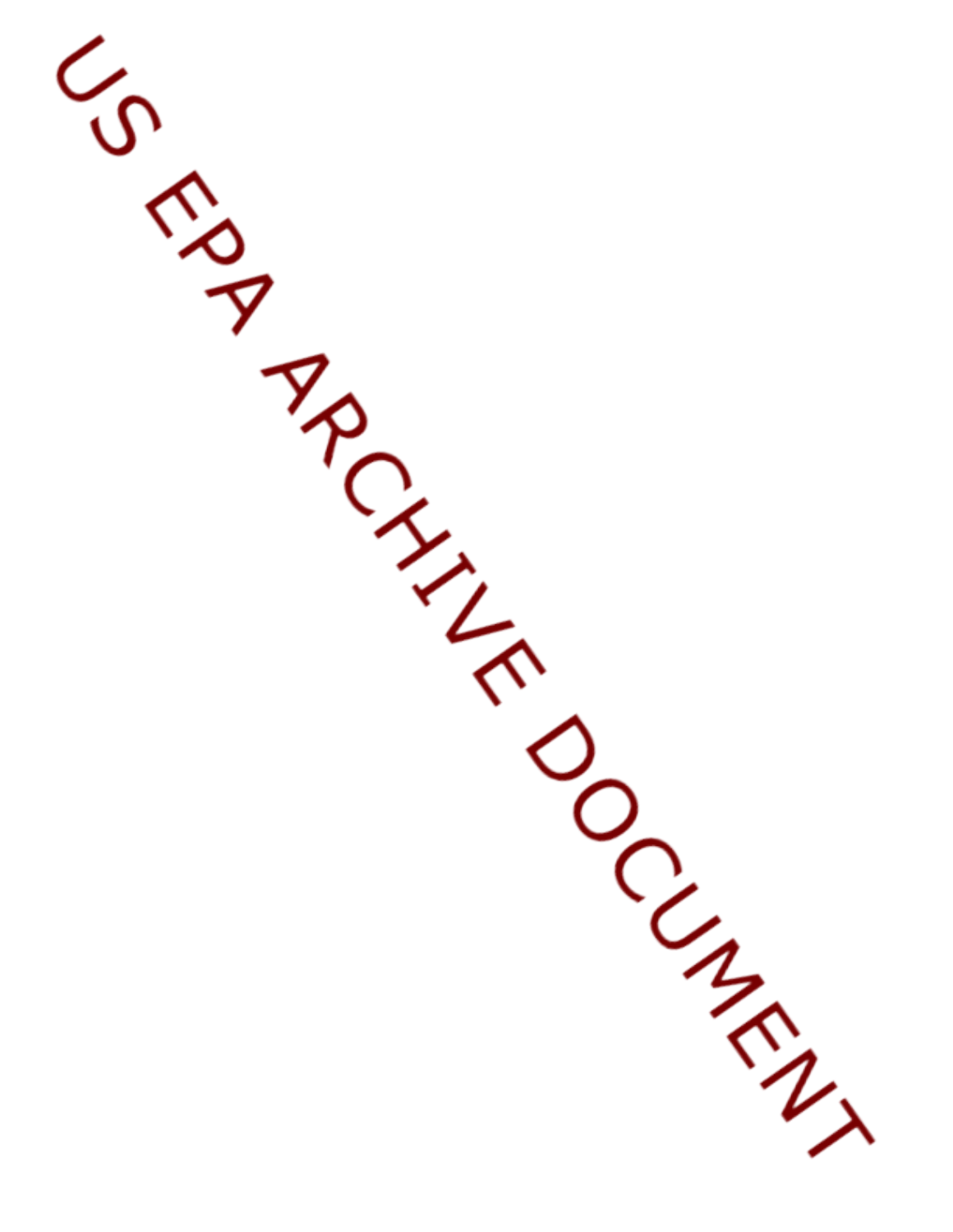# **Technical Factsheet on: CARBOFURAN**

[List of Contaminants](http://www.epa.gov/safewater/hfacts.html) 

 As part of the Drinking Water and Health pages, this fact sheet is part of a larger publication: **National Primary Drinking Water Regulations** 

 MCL: 0.04 mg/L Drinking Water Standards MCLG: 0.04 mg/L HAL(child): 1 day: 0.05 mg/L; Longer-term: 0.05 mg/L

# **Health Effects Summary**

 Acute: EPA has found carbofuran to potentially cause a variety of nervous system effects from acute exposures, including: headache, sweating, nausea, diarrhea, chest pains, blurred vision, anxiety and general muscular weakness. These effects are largely due to carbofuran's rapid inhibition of cholinesterase activity, and is generally reversible once exposure ceases.

 consuming 1 liter of water per day, upto a 7-year exposure to 0.05 mg/L. Drinking water levels which are considered "safe" for short-term exposures: For a 10-kg (22 lb.) child

 Chronic: Available data on chronic toxic effects from oral exposures to carbofuran have shown that low doses of carbofuran appear to have little or no adverse health effects. Higher doses have the potential to cause damage to the nervous and reproductive systems.

 drinking water. Cancer: There is no evidence that carbofuran has the potential to cause cancer from lifetime exposures in

## **Usage Patterns**

A 1984 report estimated that application on alfalfa and rice accounted for about 90% of carbofuran use, with turf and grapes making up most of the remainder. Earlier uses were primarily on corn crops. This broad spectrum insecticide is sprayed directly onto soil and plants just after emergence to control beetles, nematodes and rootworm.

 pumpkins, cucumbers, watermelons, cantaloupes and squash; dry harvested cranberries,; pine progeny After September 1994, carbofuran will be allowed for use on only five U.S. crops: bananas (in Hawaii); tests; and spinach grown for seed. Carbofuran will soon be banned from use on corn and sorghum in California.

## **Release Patterns**

Carbofuran enters surface water as a result of runoff from treated fields and enters ground water by leaching of treated crops.

 EPA's 1990 National Pesticide Survey did not detect carbofuran levels above the MCL in rural domestic wells or Community Water System wells. EPA's Pesticides in Ground Water Database reports few detections of carbofuran in ground water between 1971 and 1991.

# **Environmental Fate**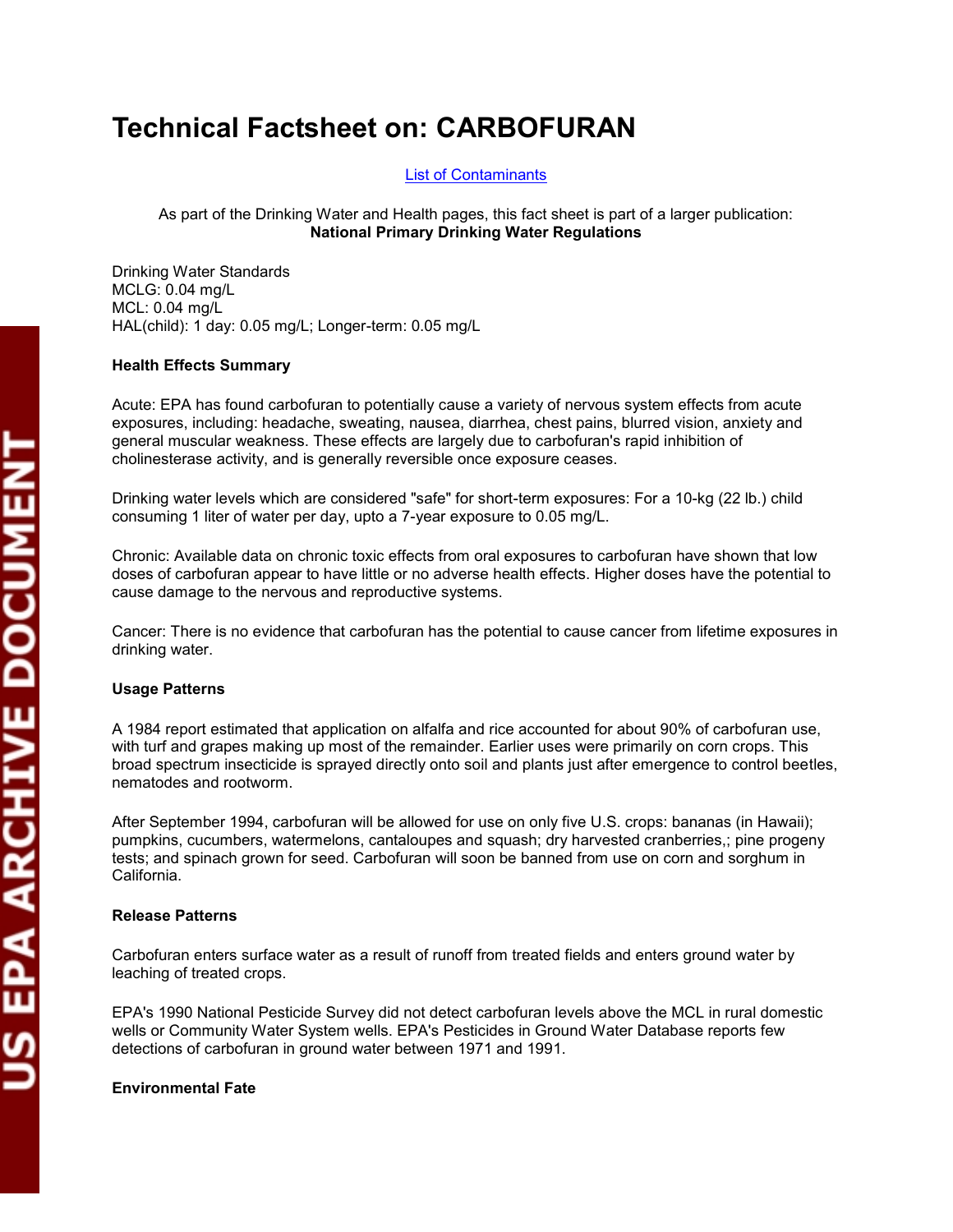processes. Chemical hydrolysis is expected to occur more rapidly in alkaline soil as compared to neutral or acidic soils. Soil biodegradation may be important, with the rate of degradation of carbofuran in soil If released to soil, chemical hydrolysis and microbial degradation appear to be the important degradation greatly increased by pretreatment with carbofuran.

 significantly in many soils, as has been seen in the detection of carbofuran in water table aquifers Experimentally measured Koc values ranging from 14 to 160 indicate that carbofuran may leach beneath sandy soils in NY and WI. Leaching may not occur, however, in very high organic content soils (65% carbon).

Volatilization from soil is not expected to be significant, although some evaporation from plants may occur. A review of literature reported the following half-lives for carbofuran disappearance in soil: 2-72 days in laboratory studies, 2-86 days for flooded soils and 26-110 days for field soil.

If released to water, carbofuran will be subject to significant hydrolysis under alkaline conditions. The hydrolysis half-lives in water at 25 deg C are 690, 8.2 and 1.0 weeks at pH 6.0, 7.0 and 8.0, respectively.

Direct photolysis and photooxidation (via hydroxyl radicals) may contribute to carbofuran's removal from natural water and may become increasingly important as the acidity of the water increases and the hydrolytic half-life increases.

expected to be important. Since carbofuran appears to be susceptible to degradation by soil microbes, aquatic microbes may also be able to degrade carbofuran. The half-lives for degradation of carbofuran in different waters ranges from several hours to a few weeks. Aquatic volatilization, adsorption, and bioconcentration are not

 radicals at an estimated half-life of 7.8 hr. Direct photolysis may be important removal process for If released to air, carbofuran will react in the vapor-phase with photochemically produced hydroxyl carbofuran in the atmosphere.

#### **Chemical/ Physical Properties**

CAS Number: 1563-66-2

Color/ Form/Odor: White crystalline solid with a slightly phenolic odor. Available as a flowable paste or wettable powder.

M.P.: 153-154 C B.P.: N/A

Vapor Pressure: 3.4x10-6 mm Hg at 26.1 C

Octanol/Water Partition (Kow): Log Kow = 2.32

Density/Spec. Grav.: 1.18 at 20 C

Solubility: 0.7 g/L of water at 25 C; Slightly soluble in water

Density/Spec. Grav.: 1.18 at 20 C<br>Solubility: 0.7 g/L of water at 25 C; Slightly soluble in water<br>Soil sorption coefficient: mean Koc of 29.4; significant mobility in soil

Odor/Taste Thresholds: N/A

Bioconcentration Factor: 117 in one species of fish; not expected to bioconcentrate in aquatic organisms.